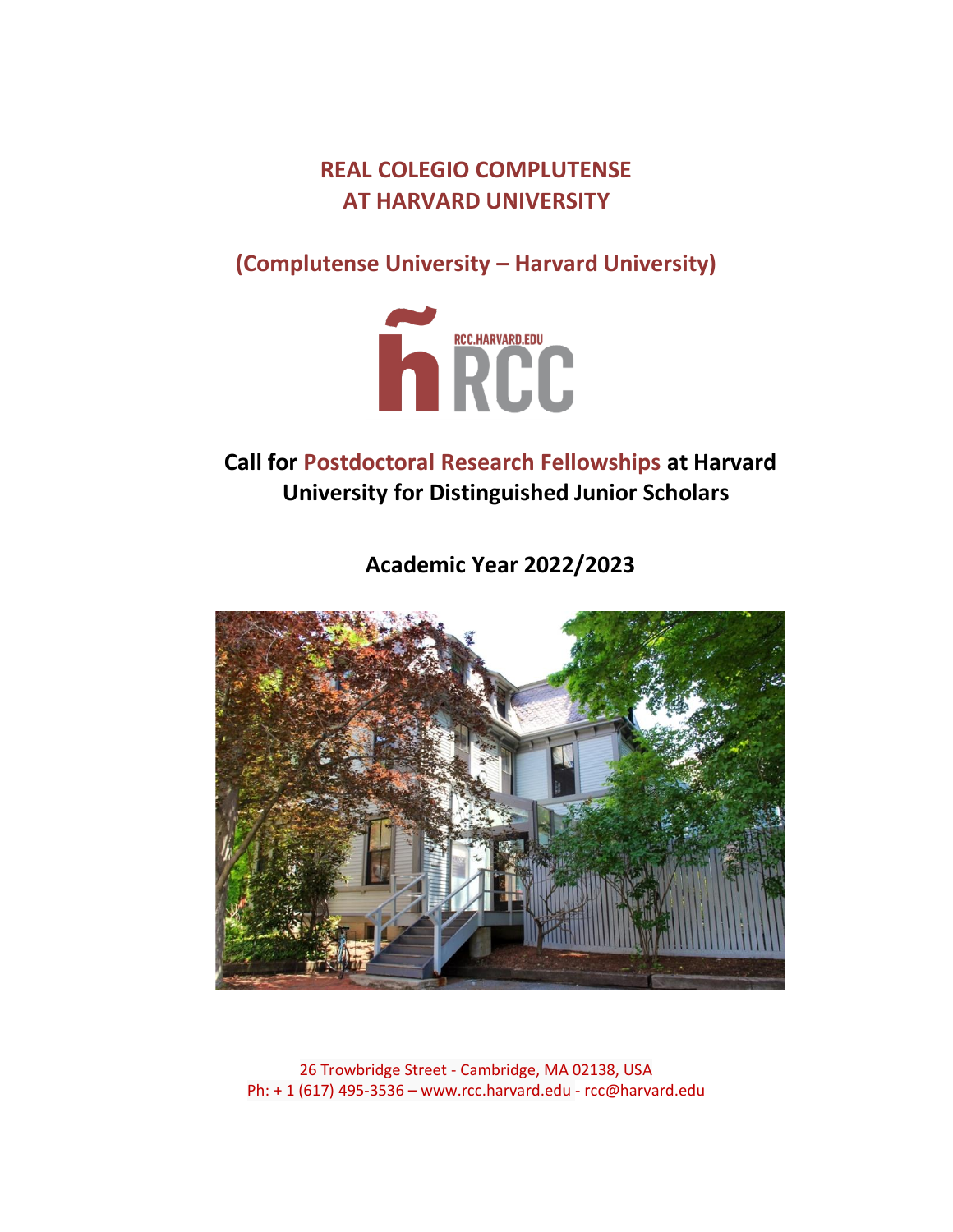#### **INTRODUCTION**

Real Colegio Complutense at Harvard University (RCC Harvard) is a Complutense center affiliated to Harvard University (HU) since 1990, under the presidencies of Gustavo Villapalos and Derek C. Bok. It is the result of the agreement between Harvard University and the Universidad Complutense (Madrid, Spain), renewed in 2009. As part of an expansion project, Real Colegio Complutense (RCC) has incorporated four [Partner](http://hwpi.harvard.edu/rcc/partner-universities) [Universities,](http://hwpi.harvard.edu/rcc/partner-universities) namely Universidad Politécnica de Madrid (UPM, 2013), Universidad de Alcalá (UAH, 2014), Universidad de Sevilla (US, 2015), and Universitat de València (UV, 2015).

RCC is the only *World Class Excellence Center* in the US and has an exclusive relationship with the Ivy League university. It is a non-profit organization, aimed at providing academic, scientific, and cultural cooperation between Harvard University and the Spanish system of Higher Education. It promotes and develops activities in every realm of the knowledge triangle.

In accordance with articles II and IV of the General Establishment Agreement of Real Colegio Complutense, its Academic Council has decided to open the following call for Research Grants to work at schools, departments, orresearch centers at Harvard University during the Academic Year 2022/2023, starting from September 1<sup>st</sup>, 2022.

#### **1. PURPOSE AND SCOPE**

This Postdoctoral Research Fellowship program offers two-year postdoctoral fellowships of 24 months for junior scholars who have recently earned theirPhD with honors (or the highest equivalent academic distinction), from Complutense University or any of the RCC Member Universities participating in the program. This program supports the development of a research project at any of the Harvard University Schools, Centers or Departments in the fields of the sciences, humanities, law, medicine,public health, political science, economy, sociology, education, engineering, environmental sciences, architecture, or any other fieldof study offered by Harvard University.

This call (having enjoyed a FPU scholarship or equivalent), with honors (or the highest equivalent academic distinction), from any of the RCC Member Universities participating in this program, and in the above-mentioned fields of knowledge.

After the two-year Harvard University period, the candidate original university must accept the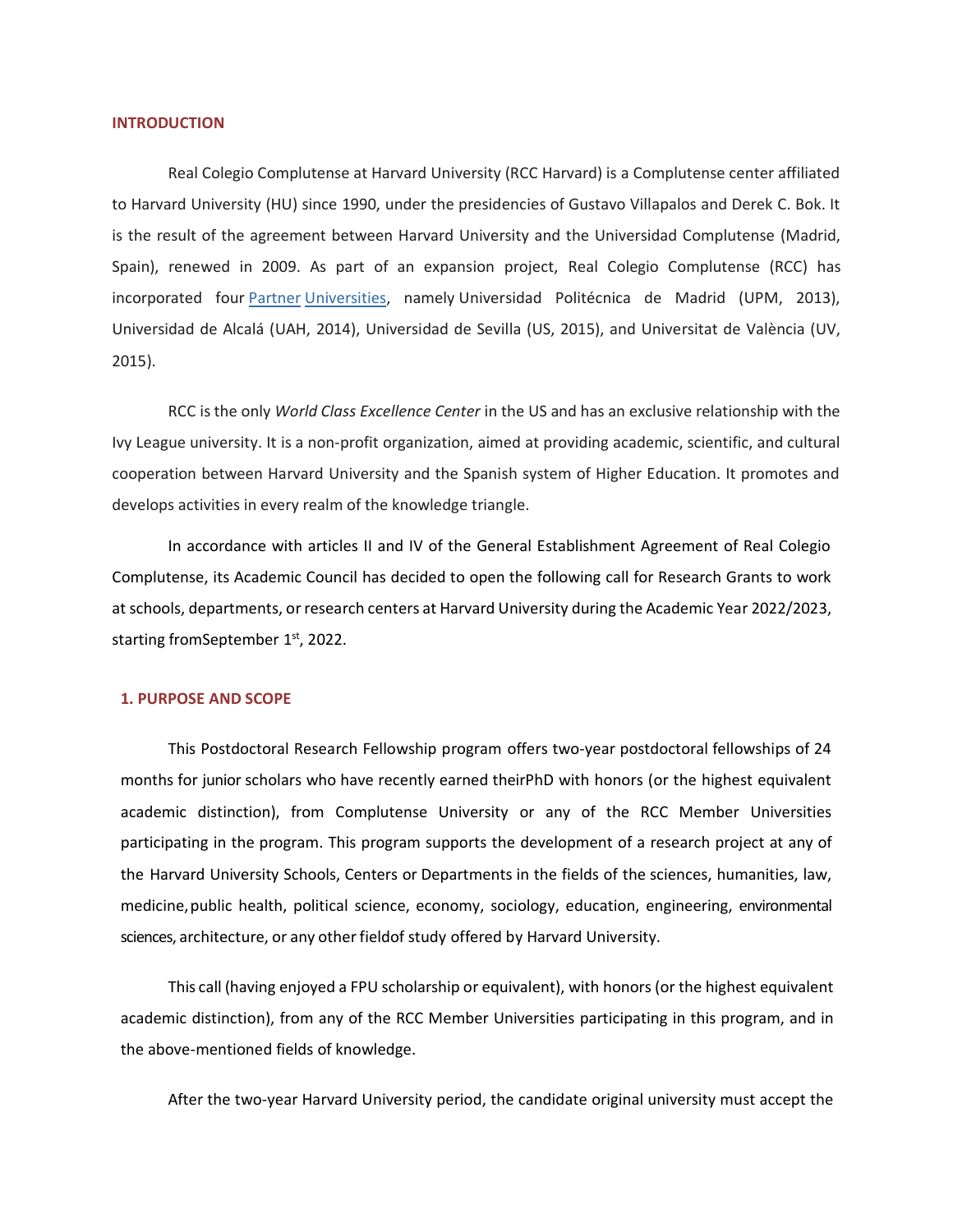reinstatement of the candidate for another two-year period with teaching duties as postdoctoral fellow (80 minimum – 120 suggested credits) in each academic year.

# **2. COVERAGE**

Fellows receive a maximum amount of \$30,000 per academic year, during two consecutive academic yearsupon successful completion and evaluation of the first academic year, up to a maximum of \$60,000. This awardmay be complemented through any other public and private sources of funding and will be compatible with any other public or private financial aid, funding, and income from any source and for the same purpose.

Before the end of the first academic year of the corresponding fellowship, and to have access to funding for a second academic year, the following requirements must be met:

- **A.** A favorable report from the Director of the Department or Center where the fellowship is being carried out. Should the report be negative, the fellowship will be terminated.
- **B.** A positive report from the RCC Director regarding the activities carried out by Fellows with thegoal of the institutional strengthening of the RCC.
- **C.** A positive evaluation from the Academic Council. This evaluation should consider the abovementioned reports as well as a detailed performance report submitted by the candidate.

Upon completion of the second academic year, the following requirements must be met:

- **A.** A favorable report from the Director of the Department or School where the fellowship is being carried out.
- **B.** A positive report from the RCC Director regarding the activities carried out by Fellows with thegoal of the institutional strengthening of the RCC.
- **C.** A positive evaluation from the Academic Council. This evaluation should consider theabovementioned reports as well as a detailed performance report submitted by the candidate.

# **3. REQUIREMENTS**

**3.1.** Candidates must have completed their PhD (having enjoyed an FPU scholarship or equivalent) at Complutense University or any of the RCC Member Universities between May 1<sup>st</sup>, 2021 and April  $30<sup>th</sup>$ , 2022 and graduated with honors (or the highest equivalent academic distinction), within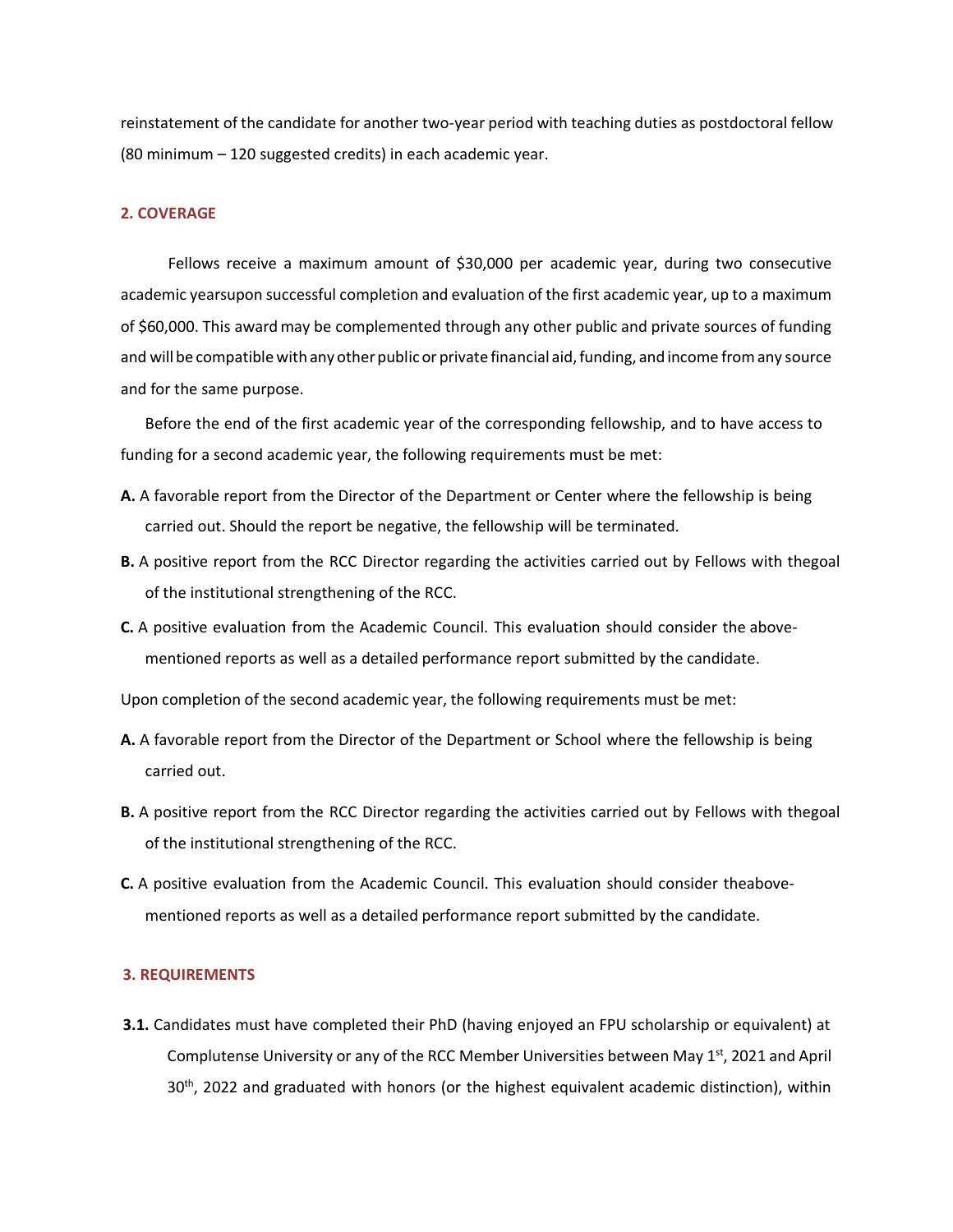the above-mentioned PhD excellence programs.

- **3.2.** Provide a Formal Letter from department at the candidate´s university of origin, acknowledging the re-incorporation of the candidate at the end of the two-year Harvard University postdoctoral stay and under the contractual terms that better suit the university of origin's policies and goals. This letter must include the teaching duties of the candidate (80 - 120 credits) during two academic years and it must have the approval of the Departmental Council and be signed by the Department Head or the authority that the Member University designates.
- **3.3.** Provide an Admission Letter from the Harvard University department, center or school stating that they are supporting the applicant's research project, as well as sponsoring their J-1 Visa during the entire two-year period. The Admission Letter must be signed by a Tenure or Tenure-Track Faculty member that is willing to serve as the supervisor for the applicant. If the supervisor has a Tenure-Track Faculty appointment, the term of the appointment must be enough to cover the two years of the Postdoctoral Fellowship.
- **3.4.** Provide a valid TOEFL iBT with a minimum score of 100 points. To be considered valid, TOEFL iBT scoresmust be sent directly from ETS to the RCC. Without this document the Research Grant cannot be awarded,as it is a necessary requirement. Expired TOEFL certificates, and any other English proficiency tests, will notbe accepted. Candidates must submit proof that they have taken the test on or before the stated deadline for applications, when completing their online application form.
- **3.5.** Submit their application and annexes online through the RCC's website (rcc.harvard.edu).

Applicants must submit the online application and all required admission materials no later than the stateddeadline to be considered for admission. Only applications which fulfill all of the requirements of the call in due time will be taken into account. Those who do not comply with the procedures and deadlines will not be taken into account.

# **5. REQUIRED DOCUMENTS**

**5.1.** Online Application for the Postdoctoral Research Fellowship completed through the RCC website.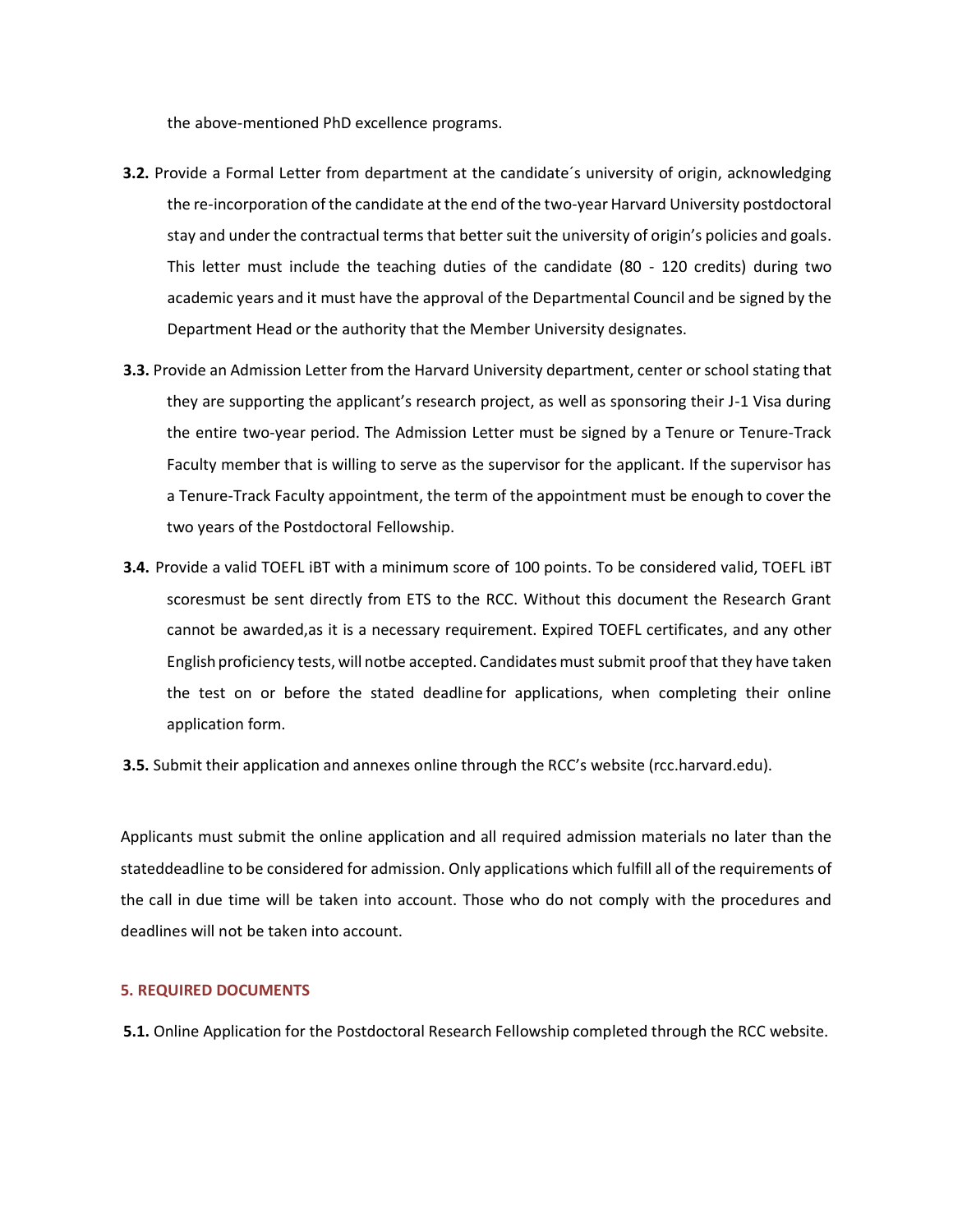- **5.2.** Certificate of having been granted a PhD, specifying the date of completion and the grade obtained.
- **5.3.** *Curriculum Vitae* in accordance with the format required by the Harvard University School or Department that the candidate has applied to. Affiliated centers or hospitals are not eligible.
- **5.4**. Departmental Letter acknowledging the re-incorporation of the candidate to their university of origin.
- **5.5.** Admission Letter from the Harvard department, school or research center supporting the applicant's research project, as well as sponsoring a J-1 Visa for the entire two-year period. The AdmissionLetter must be signed by a Tenure or Tenure-Track Faculty member that is willing to serve as the supervisorfor the applicant.
- **5.6** A current, valid TOEFL iBT official score report for English knowledge sent directly from ETS to the RCC,with a minimum result of 100 points.
- **5.7.** Research Proposal for the project that will be carried out during the stay at Harvard University (10 pages maximum).

# **6. SELECTION CRITERIA**

The RCC Academic Council will decide on selected candidates by the end of the month of May prior to the beginning of the applicable academic year. The Academic Council decision is based on the principles and procedures of an open, merit, and equal opportunity-based process. If deemed necessary, the RCC Academic Council may request an interview with the candidate. In these cases, the candidate will be contacted and given notice with due time.

#### **7. OBLIGATIONS**

- **7.1.** Prior to joining the RCC Harvard, selected candidates must comply with the required mentioned documentation.
- **7.2.** Promote and participate in the RCC activities and one RCC project during the period of their Fellowship. Among others, these activities and projects may include those aimed at strengthening the RCC(such as conferences, seminars, cultural cycles, study groups, set-up, etc.) under the guidance of the RCC Director and RCC Academic Council members.